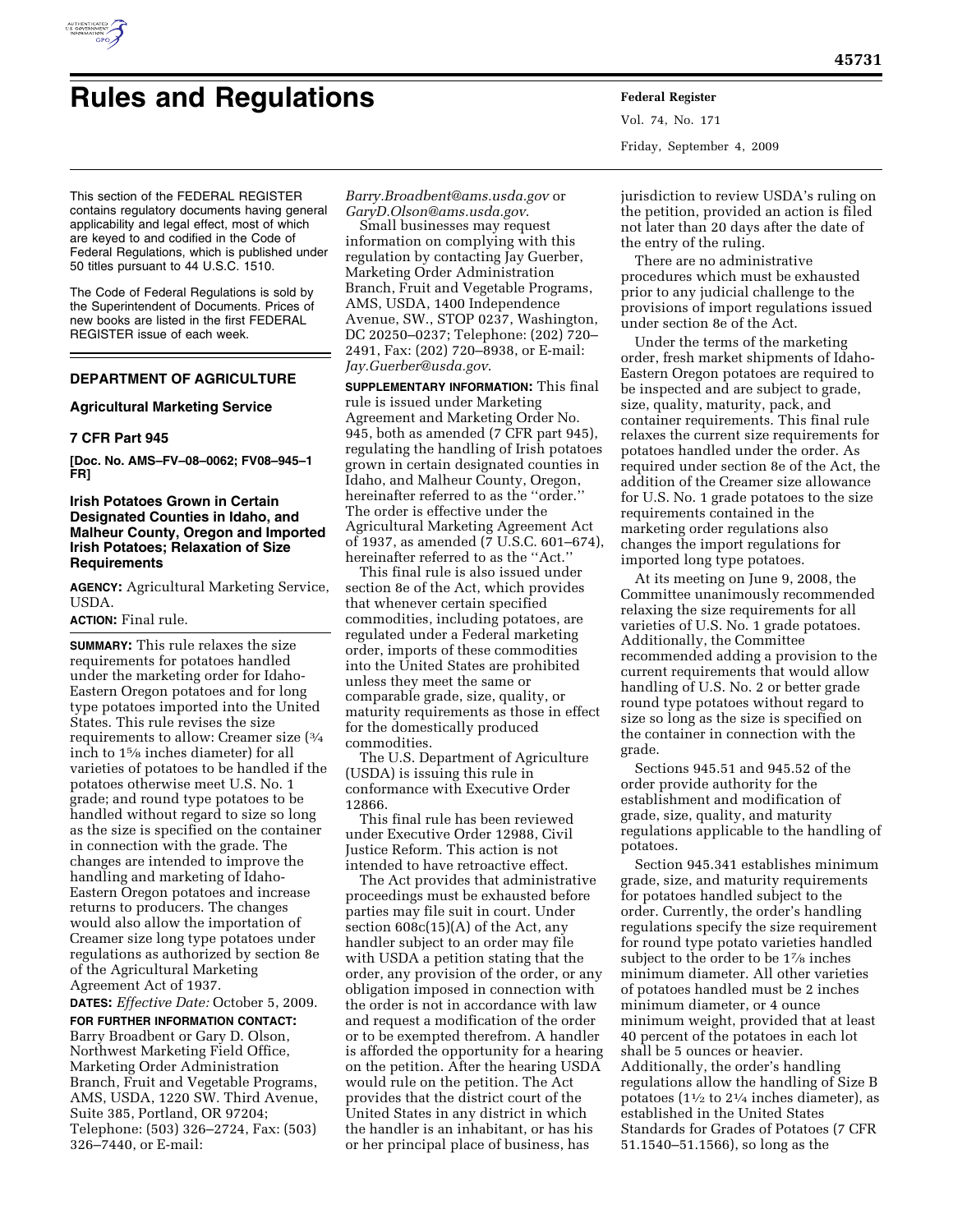potatoes otherwise meet the requirements of U.S. No. 1 grade.

This final rule relaxes the size requirements of potatoes regulated under the order to allow the handling of Creamer size potatoes (3⁄4 to 15⁄8 inches diameter, as defined in the United States Standards for Grades of Potatoes), if those potatoes otherwise meet the requirements of U.S. No. 1 grade. In addition, this rule adds a provision to the existing size requirements to allow U.S. No. 2 grade or better round type potatoes to be handled without regard to size, so long as the size is specified on the container in connection with the grade. This change is consistent with the size requirements for U.S. No 1 and U.S. No. 2 grade potatoes as contained in the United States Standards for Grades of Potatoes.

Committee members stated that consumer demand for small potatoes has been increasing in recent years and now makes up a significant percentage of total domestic potato consumption. The trend has also increased domestic market demand for potatoes smaller than currently allowed by the size requirements prescribed in the order. This shift in consumer preference has been recognized with the inclusion of the new Creamer size classification in the most recent update of the United States Standards for Grades of Potatoes, which became effective April 21, 2008 (73 FR 15052). The market for smaller potatoes is currently being supplied by potato production areas outside the order's production area and through limited special purpose shipments authorized under § 945.341(e)(iii).

Committee members believe that it is important that the handling regulations be changed to recognize the significant increase in the demand for small size potatoes. They believe that relaxing the minimum size requirements for certain grades and packs of potatoes will enable handlers to market a larger portion of the potato crop in fresh market outlets, meet the supply needs of potato buyers, and satisfy the purchasing preferences of potato consumers.

According to the Committee, quality assurance is very important to the industry and to its customers. Providing the public with acceptable quality produce that is appealing to the consumer on a consistent basis is necessary to maintain consumer confidence in the marketplace. The Committee believes that relaxing the size requirements, while maintaining all other regulatory requirements, will preserve their commitment to quality while allowing the industry to adapt to changing consumer preferences.

The Committee reported that potato size is a significant consideration of potato buyers. Providing them the sizes desired by their customers is important to promoting potato sales. In addition, small size potatoes tend to command higher prices in the market, providing producers and handlers the opportunity to increase revenues. This change is expected to improve the marketing of Idaho-Eastern Oregon potatoes, increase the volume of potatoes handled, and enhance overall returns to producers.

Section 8e provides the authority for the regulation of certain imported commodities whenever those same commodities are regulated by a domestic marketing order. Potatoes are one of the commodities specifically covered by section 8e in the Act. In addition, section 8e provides that whenever two or more such marketing orders regulating the same agricultural commodity produced in different areas are concurrently in effect, imports must comply with the provisions of the order which regulates the commodity produced in the area with which the imported commodity is in the ''most direct competition.'' Section 980.1(a)(2) $(iii)$  contains the determination that imports of long type potatoes during each month of the year are in most direct competition with potatoes of the same type produced in the area covered by the order.

Minimum grade, size, quality, and maturity requirements for potatoes imported into the United States are currently in effect under § 980.1. Section 980.1(b)(3) provides that, through the entire year, the grade, size, quality, and maturity requirements of Marketing Order No. 945 applicable to potatoes of all long types shall be the respective grade, size, quality, and maturity requirements for imported potatoes of all long types. This rule relaxes the size requirements for imports of U.S. No. 1 grade, long type potatoes. Currently, the minimum size requirement for imported long type U.S. No. 1 grade potatoes is Size B  $(1<sup>1</sup>/<sub>2</sub>$  to 21⁄4 inches). This change allows importation of Creamer size (3⁄4 inch to 15⁄8 inches) long type potatoes if the potatoes otherwise meet the requirements of the U.S. No. 1 grade standard.

### **Final Regulatory Flexibility Analysis**

Pursuant to the requirements set forth in the Regulatory Flexibility Act (RFA), the Agricultural Marketing Service (AMS) has considered the economic impact of this action on small entities. Accordingly, AMS has prepared this final regulatory flexibility analysis.

The purpose of the RFA is to fit regulatory actions to the scale of business subject to such actions in order that small businesses will not be unduly or disproportionately burdened. Marketing orders issued pursuant to the Act, and rules issued thereunder, are unique in that they are brought about through group action of essentially small entities acting on their own behalf.

Import regulations issued under the Act are based on those established under Federal marketing orders which regulate the handling of domestically produced products.

There are approximately 46 handlers of Idaho-Eastern Oregon potatoes who are subject to regulation under the order and about 900 potato producers in the regulated area. In addition, there are approximately 255 importers of all types of potatoes, many of which import long types, who are subject to regulation under the Act. Small agricultural service firms, which include potato handlers and importers, are defined by the Small Business Administration (13 CFR 121.201) as those having annual receipts of less than \$7,000,000, and small agricultural producers are defined as those whose annual receipts are less than \$750,000.

Based on a 2005–2007 average fresh potato production of 32,242,467 hundredweight as calculated from Committee records, a three-year average of producer prices of \$6.95 per hundredweight reported by the National Agricultural Statistics Service (NASS), and 900 Idaho-Eastern Oregon potato producers, the average annual producer revenue is approximately \$248,984. It can be concluded, therefore, that a majority of these producers would be classified as small entities.

In addition, based on Committee records and 2005–2007 f.o.b. shipping point prices predominantly ranging from \$5.00 to \$26.00 per hundredweight reported by USDA's Market News Service (Market News), many of the Idaho-Eastern Oregon potato handlers do not ship over \$7,000,000 worth of potatoes. In view of the foregoing, it can be concluded that a majority of the handlers would be classified as small entities as defined by the SBA. The majority of potato importers may be classified as small entities as well.

This final rule relaxes the size requirements of potatoes regulated under the order to allow the handling of Creamer size potatoes, if those potatoes otherwise meet the requirements of U.S. No. 1 grade. Additionally, this final rule adds a provision to the existing size requirements that allows round type potatoes to be handled without regard to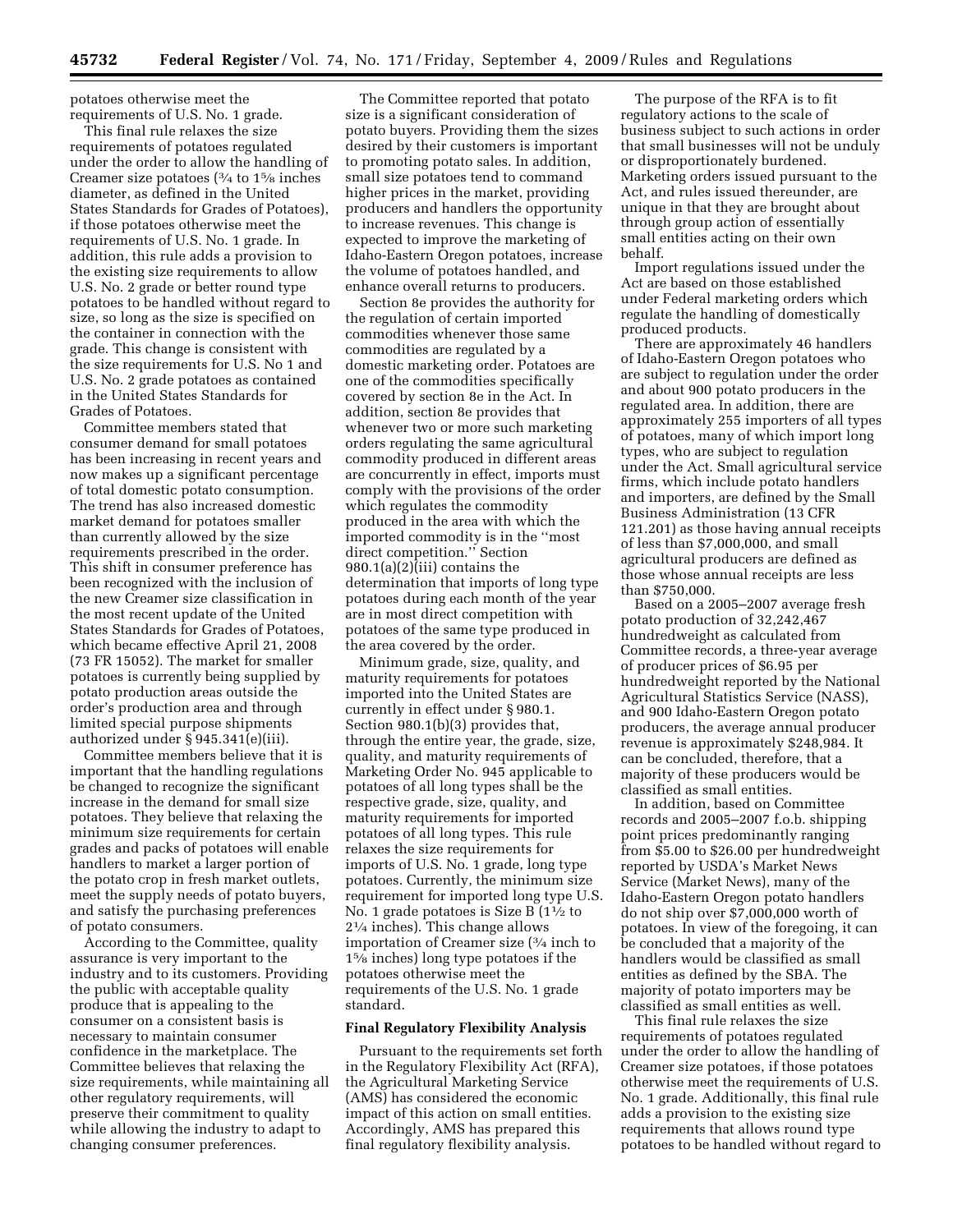size, so long as the size is specified on the container in connection with the grade.

Pursuant to section 8(e), this final rule also relaxes the size requirements of the import regulations to allow importation of Creamer size, long type potatoes if the potatoes otherwise meet the requirements of U.S. No. 1 grade. This final rule will not affect the current import requirements for red-skinned, round type or all other round type potatoes and will not require any language changes to § 980.1 of the vegetable import regulations.

Committee members believe it is important to modify the handling regulations to recognize the significant increase in the demand for smaller size potatoes. They believe that relaxing the minimum size requirements will enable handlers to market a larger portion of the crop in fresh market outlets and to meet the needs of consumers and produce buyers. Market mechanisms have indicated that smaller minimum diameter potatoes are desirable, as evidenced by the increasing demand for such potatoes, and consistently command higher prices in relation to larger diameter potatoes. This action will better ensure that the growing market for smaller sized potatoes continues to be adequately supplied. This change is expected to improve the marketing of Idaho-Eastern Oregon potatoes and increase returns to producers.

Authority for this proposed rule is provided in §§ 945.51 and 945.52 of the order. Section 945.341(a)(2) of the order's handling regulations prescribes the size requirements. Relevant import regulations are contained in §§ 980.1 and 980.501.

At the June 9, 2008, meeting, the Committee discussed the impact of this change on handlers and producers. The proposal is a relaxation of current regulation and, as such, should either generate a positive impact or no impact on industry participants. The Committee did not foresee a situation in which this proposed change would negatively impact either handlers or producers.

Neither the Committee nor NASS compile statistics exclusively relating to the production of small size potatoes. The Committee has relied on the opinions of the producers and the handlers familiar with that market to draw its conclusions. Information presented in the June 9 meeting suggests that there is increasing domestic consumer demand for small size potatoes. There also appears to be a trend in domestic consumer preference toward increasingly smaller diameter

potatoes. This is in contrast to the demand for larger size potatoes, which has been essentially static for several years.

The addition of the Creamer size designation to the United States Standards for Grades of Potatoes by the USDA Fresh Products Branch (Fresh Products) supports the Committee's position that market demand for small size potatoes is increasing. Prior to the recent changes made in the United States Standards for Grades of Potatoes, the smallest potato size designation was Size B, with a minimum diameter of 11⁄2 inches. Fresh Products determined that a smaller potato size designation was necessary to accommodate emerging marketing trends in the potato industry. The addition of the Creamer size designation reduced the minimum potato size, as determined in the United States Standards for Grades of Potatoes, to 3⁄4 inches diameter.

The Committee reported that smaller size potatoes of good quality receive premium prices. While USDA Market News does not report on round type potatoes or on small size, long type potatoes in the Idaho-E. Oregon area, but does report on activity in other regions producing both round types and smaller sizes of potatoes, reports from other areas do show that the higher grade, small size round type potatoes consistently command higher prices than larger potatoes. It would be reasonable to expect price trends between production areas to move together, given that the regions would compete with each other for sales in the domestic market.

Relaxing the size requirement will allow producers and handlers of potatoes under the order to ship a greater percentage of their crop to the fresh market. In addition, shipments of the smaller size potatoes that are allowed as a result of this rule change are expected to command higher prices, which should increase total net returns for those firms who chose to ship. The benefits derived from this rule change are not expected to be disproportionately more or less for small handlers or producers than for larger entities.

Additionally, this rule will allow potato importers to respond to the changing demand of the domestic consumers. The market's increasing preference for small size potatoes applies to imported potatoes as well as domestic potatoes. Thus, importers will benefit by increasing sales to this emerging domestic market segment.

The Committee discussed alternatives to this proposed change. One alternative included making no change at all to the

current regulation. The Committee did not believe that maintaining the current requirements would serve to meet the needs of consumers or buyers, and would not ultimately be of any benefit to the industry. Another alternative discussed was to allow smaller size potatoes to continue to be handled exempt from regulation under the special purpose shipment provisions provided within the order. This option was also rejected because it could potentially allow lower quality potatoes to be shipped into the fresh market. Lastly, the Committee considered further relaxing the size requirement for potatoes beyond what is proposed in this rule. The discussion centered on whether to extend the relaxation to U.S. No. 2 grade potatoes as well. The Committee believed that the proposed relaxation is sufficient to adequately supply the growing market demand for smaller size potatoes while still maintaining high quality standards for such potatoes. After consideration of all the alternatives, the Committee believes that the proposed changes contained herein would provide the greatest amount of benefit to the industry with the least amount of cost.

AMS is committed to complying with the E-Government Act, to promote the use of the Internet and other information technologies to provide increased opportunities for citizen access to Government information and services, and for other purposes.

This action will not impose any additional reporting or recordkeeping requirements on either small or large potato handlers and importers. As with all Federal marketing order programs, reports and forms are periodically reviewed to reduce information requirements and duplication by industry and public sector agencies. In addition, USDA has not identified any relevant Federal rules that duplicate, overlap, or conflict with this final rule.

Further, the Committee's meeting was widely publicized throughout the potato industry, and all interested persons were invited to attend the meeting and participate in Committee deliberations. Like all Committee meetings, the June 9, 2008, meeting was a public meeting and all entities, both large and small, were able to express their views on this issue.

A proposed rule concerning this action was published in the **Federal Register** on May 22, 2009 (74 FR 23958). Copies of the rule were mailed or sent via facsimile to all Committee members and potato handlers and importers. Finally, the rule was made available through the Internet by USDA and the Office of the Federal Register. A 60-day comment period ending July 21, 2009,